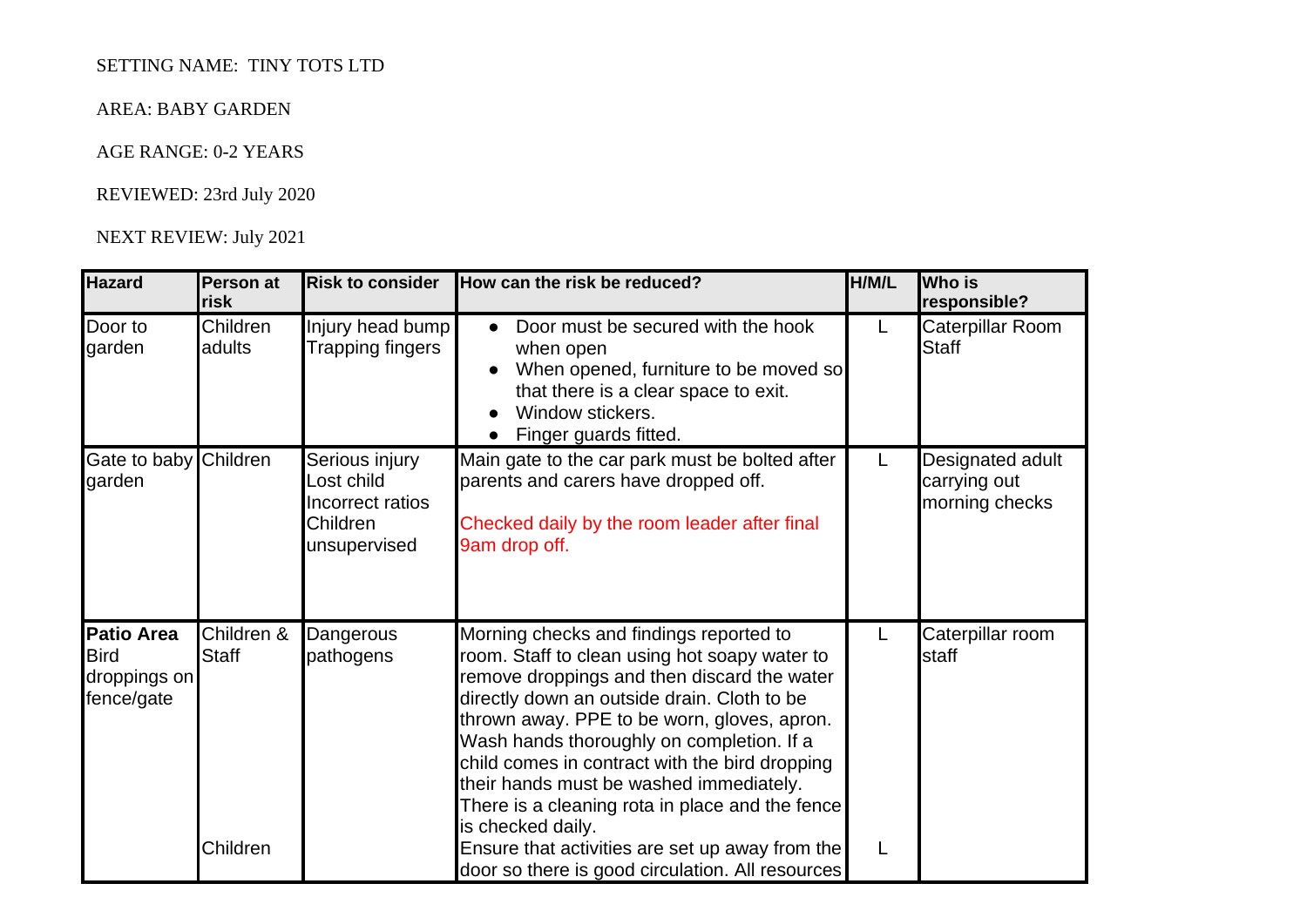| Setting up<br>the area with<br>resources       |          |                                      | must be age appropriate.                                                                                                                                                       |    |                                                    |
|------------------------------------------------|----------|--------------------------------------|--------------------------------------------------------------------------------------------------------------------------------------------------------------------------------|----|----------------------------------------------------|
| <b>Debris</b>                                  | Children | Injury                               | Morning checks, any litter to be removed and<br>discarded.                                                                                                                     | L. | Designated adult<br>carrying out<br>morning checks |
| Sand pit                                       | Children | Choking                              | Check and remove debris, small objects or<br>remove any animal mess whilst wearing<br>gloves. Dispose of mess away from the<br>garden and wash trowel and hands<br>afterwards. | L  | Designated adult<br>carrying out<br>morning checks |
| Tyres &<br>Logs                                |          | Slipping,<br>Tripping, Falling       | To check that the tyres are securely fixed.<br>When a child is placed in the tractor tyre they<br>must be supervised at all times.                                             | L  |                                                    |
| Pallet<br>guttering &<br>pallet water<br>play. |          |                                      | Check condition any loose or broken parts.                                                                                                                                     | L  |                                                    |
| Bikes,<br>walker,<br>rocker                    |          | Falling                              | Supervised at all times                                                                                                                                                        | L  | <b>All Staff</b>                                   |
| Grass                                          | Children | Sting, irritant                      | <b>Regular checks</b><br>Contractor to cut grass every two weeks<br>during the growing season.                                                                                 | L  | <b>All Staff</b>                                   |
| <b>Grassy Hill</b>                             |          | Falling, uneven<br>surface, gradient | Model how to use the hill, bottom shuffle,<br>rolling. Hold the hands of the children who are<br>not confident.                                                                | L  |                                                    |